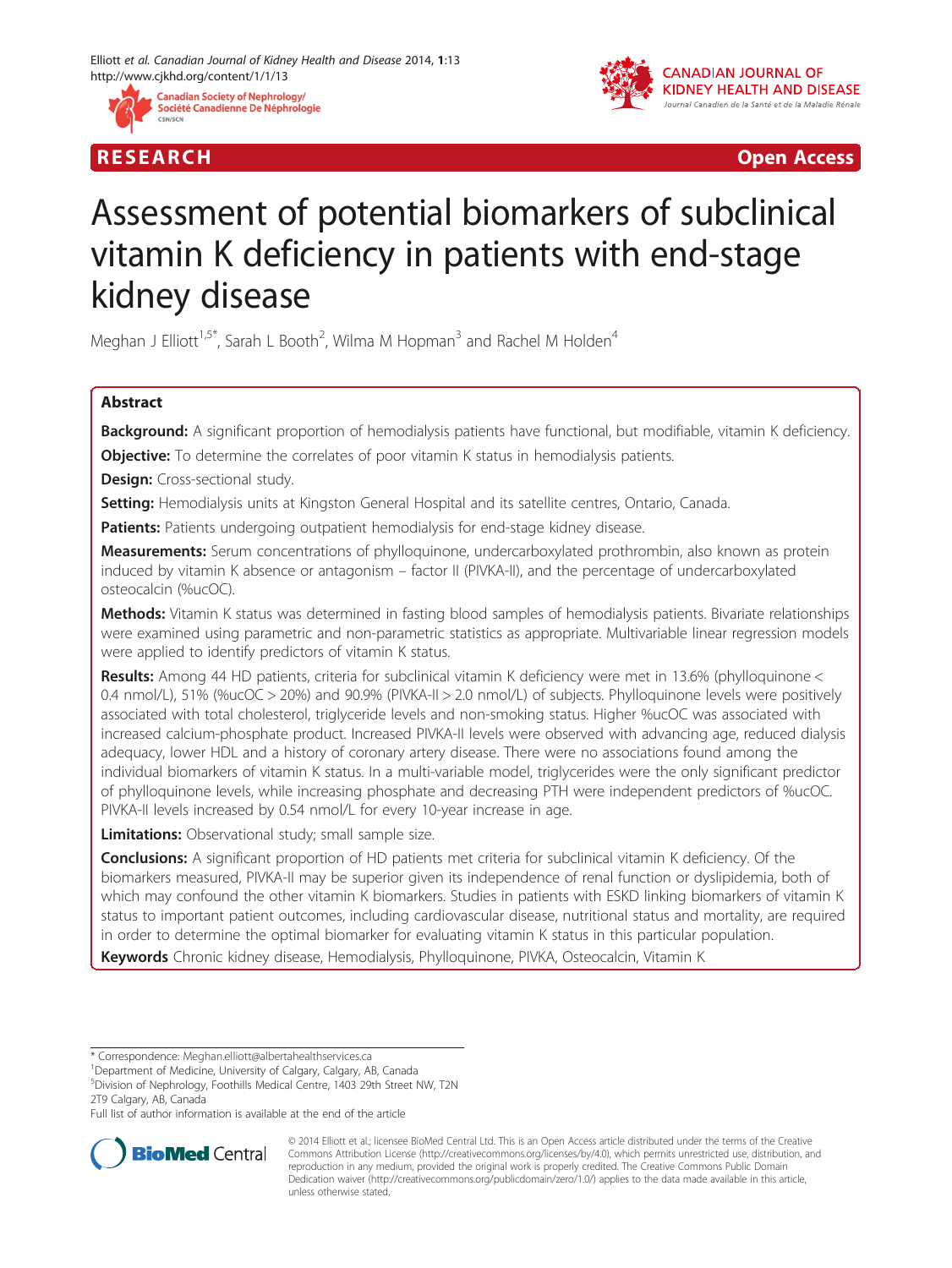## Abrégé

Contexte: Une proportion considérable de patients traités en hémodialyse ont une carence fonctionnelle, bien que modifiable, en vitamine K. L'objectif de cette étude est de déterminer la corrélation entre une carence en vitamine K chez les patients en hémodialyse.

Méthodes: Dans le cadre de cette étude d'observation, le statut de la vitamine K était déterminé dans les échantillons sanguins pris à jeun chez 44 patients en hémodialyse, en mesurant les concentrations de phylloquinone, de prothrombine non décarboxylée, aussi connue comme la protéine induite en l'absence de vitamine K ou par antagonisme du facteur II (PIVKA-II), et le pourcentage d'ostéocalcine non décarboxylée (%ucOC). Les relations bivariées ont été examinées à l'aide de statistiques paramétriques et non paramétriques. Des modèles multivariés à régression linéaire ont été appliqués pour déterminer les prédicteurs du statut de la vitamine K.

Résultats: Les critères de carence infraclinique en vitamine K étaient remplis chez 13,6% (phylloquinone < 0,4 nmol/l), 51% (%ucOC > 20%) et 90,9% (PIVKA-II > 2,0 nmol/l) des sujets. Les taux de phylloquinone ont été positivement associés avec les taux de cholestérol total, et de triglycérides, ainsi que le statut de non-fumeur. Un taux élevé de %ucOC a été associé avec une augmentation du produit phosphocalcique. Des taux croissants de PIVKA-II ont été observés avec l'âge, le caractère non adéquat de la dialyse, un faible taux de HDL et des antécédents de coronaropathie. Aucune association n'a été établie parmi les biomarqueurs individuels du statut de la vitamine K. Dans un modèle multivariable, les triglycérides constituaient le seul prédicteur important des taux de phylloquinone, alors qu'un taux croissant de phosphate et un taux décroissant de PTH étaient des prédicteurs indépendants de %ucOC. Les taux de PIVKA-II ont augmenté de 0,54 nmol/l par tranche d'âge de 10 ans.

Conclusions: Une proportion considérable de patients en hémodialyse ont rempli les critères de carence infraclinique en vitamine K. Parmi les biomarqueurs mesurés, PIVKA-II serait le plus fiable, considérant son indépendance par rapport à la fonction rénale ou la dyslipidémie, lesquels peuvent confondre les autres biomarqueurs de la vitamine K. Des études auprès de patients souffrant d'insuffisance rénale terminale permettraient de créer des liens entre les biomarqueurs du statut de la vitamine K et des résultats importants pour le patient, tels que les maladies cardiovasculaires, l'état nutritionnel et le décès, et seraient donc nécessaires afin de déterminer le biomarqueur optimal pour évaluer le statut de la vitamine K dans cette population en particulier.

## What we know

A significant proportion of hemodialysis patients have functional, but modifiable, vitamin K deficiency.

## What this study adds

Many dialysis patients have sub-clinical vitamin K deficiency and multiple biomarkers can be used to measure vitamin K status in end-stage kidney disease patients. Protein induced by vitamin K absence or antagonism - factor II (PIVKA-II) as a biomarker of vitamin K status has the advantage of being independent of kidney function and lipid profile.

## Background

Cardiovascular disease is the leading cause of death in patients with end-stage kidney disease (ESKD), accounting for approximately 50% of the annual mortality rate of this population [[1\]](#page-7-0). In addition to traditional cardiovascular risk factors such as hypertension, diabetes mellitus and cigarette smoking, kidney-specific risk factors also contribute to this increased cardiovascular risk in ESKD patients. This relates, in part, to abnormal divalent ion mineral metabolism that occurs in the renal

population [[2](#page-7-0)]. In particular, these patients demonstrate extensive cardiovascular calcification, including that of coronary arteries and cardiac valves, that progresses more rapidly as their kidney disease deteriorates and has been associated with an increased cardiovascular mortality [[3-7](#page-7-0)]. Matrix Gla protein (MGP) and osteocalcin (OC) are two proteins that regulate mineralization of vascular tissues and bone, respectively [\[8,9\]](#page-7-0). In addition to its critical role in coagulation, vitamin K is a cofactor for posttranslational modification that is critical for these proteins to exert their protective biological effects, with evidence of increased mortality among ESKD patients with low levels of carboxylated MGP [\[10\]](#page-7-0). The function of these vitamin K dependent proteins (VKDP) is sensitive to vitamin K status, and therefore vitamin K could represent a modifiable target in the management of cardiovascular disease in this patient population.

Phylloquinone (vitamin K1) is the primary North American dietary source and circulating form of vitamin K [[11\]](#page-7-0). In the presence of severe dietary restriction of phylloquinone, there is an increase in the undercarboxylated forms of the VKDPs [[12,13](#page-7-0)]. Osteocalcin (OC) is a noncollagenous bone matrix protein synthesized by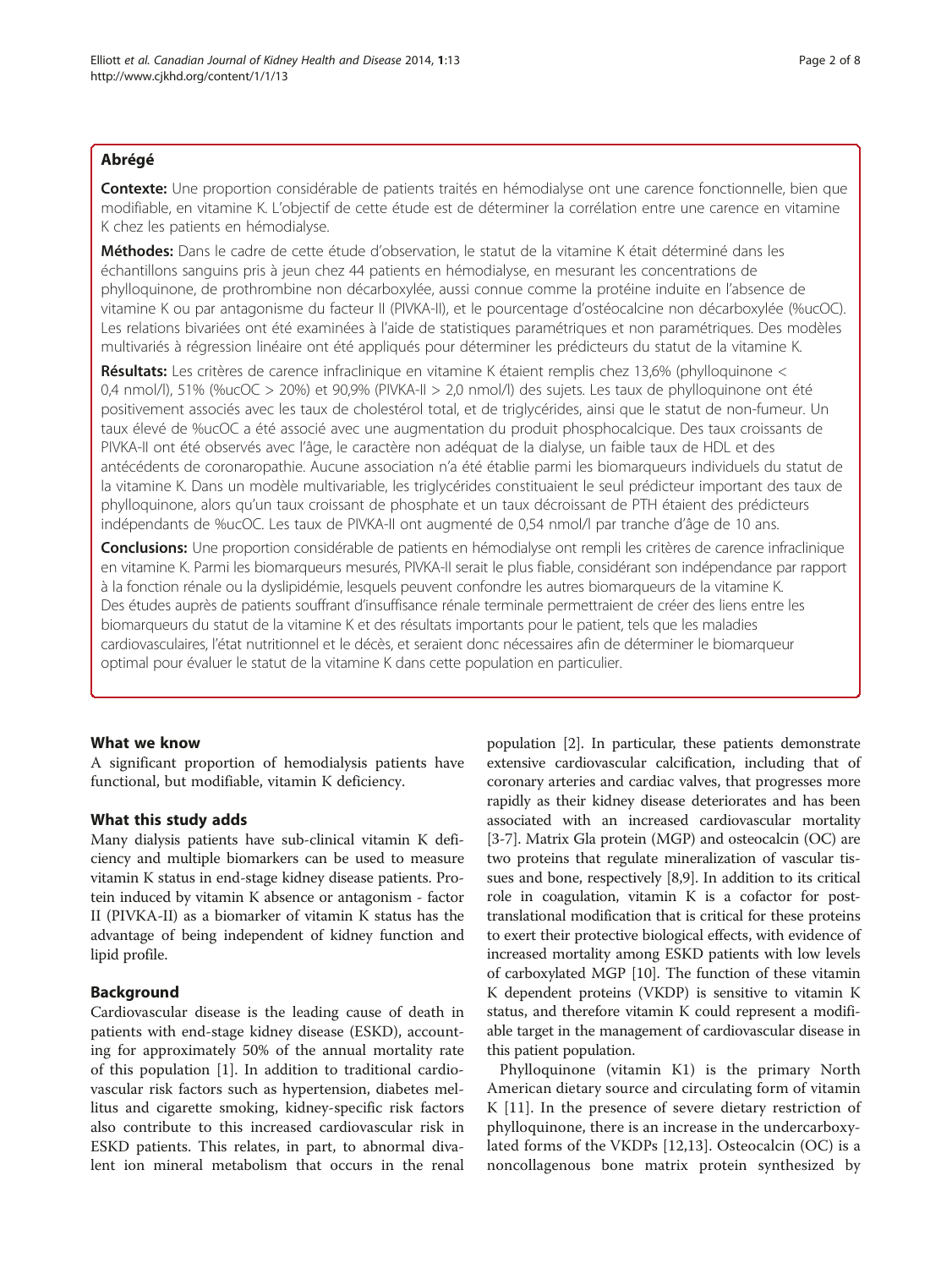mature osteoblasts. The proportion of OC that is uncarboxylated (%ucOC) has been used extensively in the non-renal population as a sensitive marker of vitamin K status in bone. Subclinical vitamin K deficiency is defined by an increase in %ucOC above 20% and predisposes to reduced bone mineral density and fractures [[14](#page-7-0)-[18](#page-7-0)]. Protein induced by the vitamin K absence or antagonism factor-II (PIVKA-II) is a measure of prothrombin undercarboxylation, with elevated levels corresponding to poorer vitamin K status. In the ESKD population, PIVKA-II measurements have the advantage of not being affected by renal function [[19](#page-7-0)] but until recently had only been measured in dialysis patients with hepatitis C.

Westenfeld *et al* recently evaluated the impact of 3 doses of vitamin K2 on levels of ucMGP, PIVKA-II, % ucOC and vitamin K2 in 53 prevalent hemodialysis patients [\[20\]](#page-7-0). They demonstrated a dose-dependent decrease in levels of ucMGP and PIVKA-II, while levels of %ucOC were only changed at the highest dose of vitamin K2. While %ucOC is a useful measure of functional vitamin K status in the general population, the spectrum of mineral and bone disorders and potential for accumulation of OC in those with renal failure may render it a less useful measure in dialysis patients.

These studies indicate that many hemodialysis patients have functional, but modifiable, vitamin K deficiency. Examining the correlates of poor vitamin K status in dialysis patients might therefore aid in identifying those individuals at risk. At present, no single biomarker is a robust measure of vitamin K sufficiency and deficiency. Therefore, multiple biomarkers are used where possible, each of which reflects a different aspect of vitamin K intake, absorption, transport or function as a co-factor for the gamma-carboxylation of VKDPs. Therefore, the purpose of this study was determine the correlates of three estimates of vitamin K status (phylloquinone levels, PIVKA-II and %ucOC) in a prevalent cohort of Canadian hemodialysis patients and to assess the association between these circulating measures of vitamin K status in individuals with end-stage kidney disease.

## Methods

## Study population

This cross-sectional study included 44 patients receiving hemodialysis (HD) for irreversible chronic kidney disease (CKD) at Kingston General Hospital, Ontario, Canada or one of its satellite dialysis centers. Consecutive patients greater than 18 years of age were approached during one of their scheduled outpatient hemodialysis sessions. All patients provided informed consent according the Declaration of Helsinki. Procedures were in accordance with the ethical standards of Queen's University and approved by the Tufts Medical Center Institutional Review Board (Boston, MA). Of 123 patients considered for this study, 44 consented for enrollment and none subsequently withdrew. Subjects were excluded from the study protocol if they were unwilling  $(n = 21)$  or unable  $(n = 10)$  to provide consent; if they had been exposed to warfarin (a vitamin K antagonist) within the preceding year  $(n = 44)$ ; or if they were hospitalized at the time of enrollment  $(n = 4)$ .

### Analytical measures

Clinical data were abstracted by patient interview and review of hemodialysis charts for the following parameters: age, sex, smoking status, history of coronary artery disease (CAD), history of cerebrovascular disease (CVD), presence of peripheral vascular disease (PVD), history of diabetes mellitus (DM), history of fractures, etiology of renal failure, dialysis vintage, and adequacy of hemodialysis as measured by the most recently recorded single pool Kt/ V calculated from the urea reduction ratio (URR). The presence of coronary artery disease was determined both by current symptoms (patient interview) using Canadian Cardiovascular Society functional classification of angina and history of cardiovascular events including acute coronary syndrome [\[21](#page-7-0)]. CVD included a history of cerebral vascular accident or transient ischemic attack. PVD was determined by the presence of claudication or peripheral revascularization surgery. Patients were considered current smokers if they had smoked at least one cigarette per day during the preceding six months, former smokers if they had abstained from smoking for at least one month after having smoked at least one cigarette per day for six months, and non-smokers if they had never smoked.

## Laboratory measures

Laboratory measures included ionized calcium (mmol/ L) and phosphate (mmol/L) that were averaged over the three previous months, intact parathyroid hormone (PTH) (pmol/L), serum albumin (g/L), total cholesterol (mmol/L), LDL cholesterol (mmol/L), HDL cholesterol (mmol/L), and triglycerides (mmol/L). Intact PTH was assessed by means of electrochemiluminescence (Roche, Basel, Switzerland) modular analytics E170 immunoassay. Serum albumin was measured by the bromocresol green method (Roche, Basel, Switzerland). All of the aforementioned analyses were performed in the laboratory at Kingston General Hospital to minimize interlaboratory variability. Blood samples were stored at -80°C before the analysis of phylloquinone,%ucOC, and PIVKA-II. Fasting phylloquinone concentrations were measured using reversed-phase high-performance liquid chromatography [\[22,23\]](#page-7-0). Osteocalcin (OC) was measured in serum by a radioimmunoassay that uses human OC for standard and tracer and a polyclonal antibody that recognizes intact OC and the large N-terminal midmolecule fragment. Uncarboxylated OC (ucOC) was determined in this assay as OC that does not bind *in vitro* to hydroxyapatite [[23](#page-7-0)].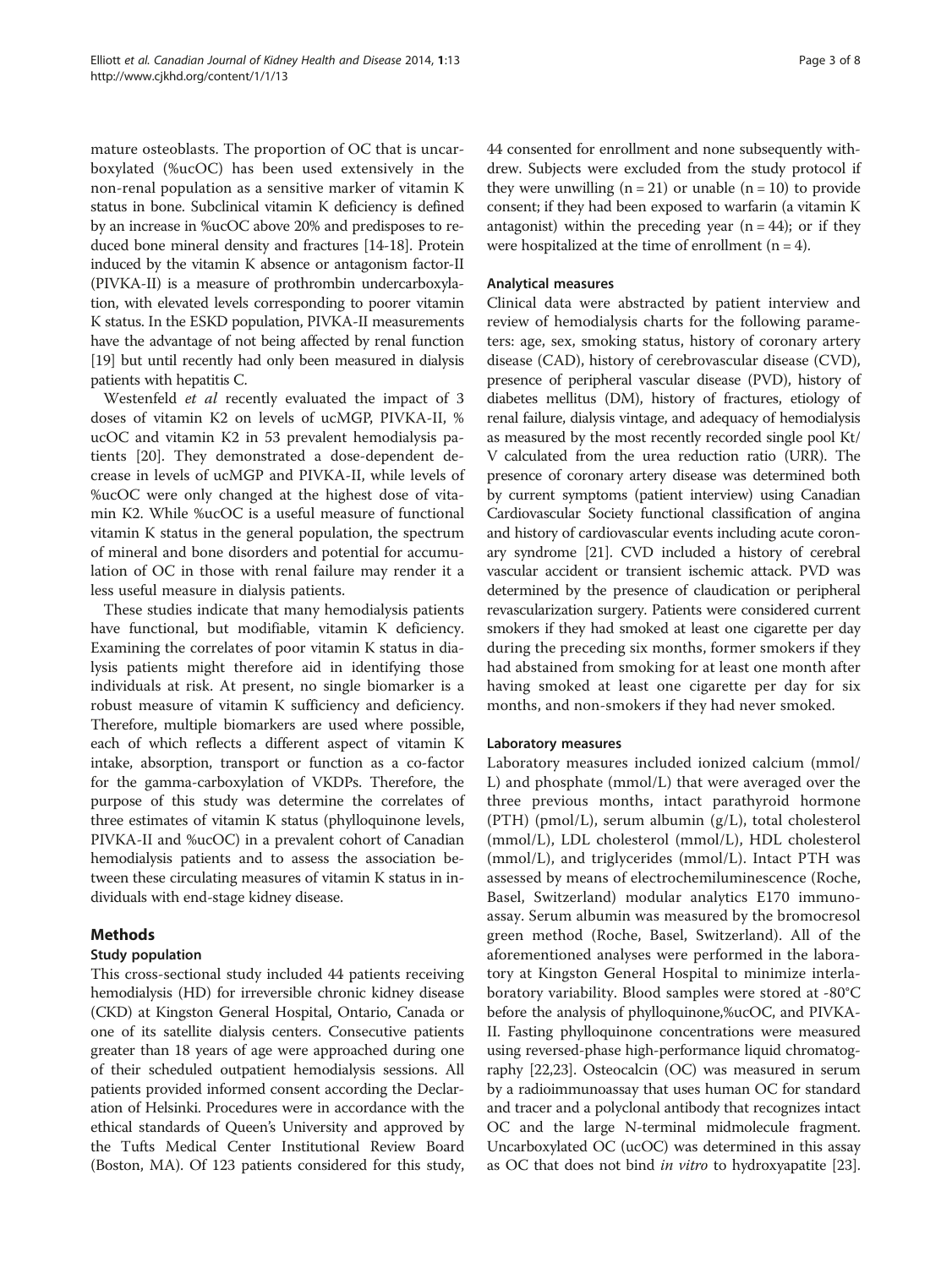The ucOC is expressed as a percentage of the total OC that is not carboxylated (%ucOC), and a value  $>20\%$  is consistent with subclinical vitamin K deficiency. This cutoff point is specific to this assay and should not be considered generalizable to other assays used for determination of %ucOC. PIVKA-II concentrations were determined by ELISA (Diagnostica Stago, Parsippany, NJ).

#### Statistical analysis

All data were analyzed using the PASW software package (version 18.0, Chicago, IL). Descriptive statistics (mean ± SD for continuous data and frequency for categorical values) were generated for all variables. Spearman correlation coefficient was used to evaluate bivariate relationships among biomarkers of vitamin K status and continuous variables. To evaluate the relationship between vitamin K biomarkers and categorical variables, non-parametric tests including Mann Whitney U and Kruskal-Wallis H were applied as appropriate for two-level or multiple comparisons, respectively. Multivariable linear regression models were applied to determine independent predictors of vitamin K status using the backward-selection method. All statistical tests were two-sided, and an unadjusted P value of 0.05 or less was considered statistically significant.

#### Results

Baseline demographic data for the study population are listed in Table 1. There were 44 HD patients with a mean age of 64.2 years (range 22 to 92 years) and mean dialysis duration of  $43.8 \pm 38.3$  months (range 3 to 183 months) enrolled in this study.

The mean serum PIVKA-II level measured in 44 patients was  $3.98 \pm 2.51$  nmol/L. Of these, 90.9% had subclinical vitamin K deficiency defined as PIVKA-II levels > 2 nmol/ L. Higher PIVKA-II levels, corresponding to worse vitamin K status, were associated with increasing age, decreasing HDL and lower Kt/V, or inadequate dialysis (Table [2](#page-4-0)). There was no association between PIVKA-II levels and other lipid measures. Those with CAD had higher PIVKA-II levels on average (mean  $5.16 \pm 3.26$  nmol/L) compared to those without CAD (mean  $3.44 \pm 1.90$  nmol/L) ( $P =$ 0.009). There was a trend towards positive association with PVD and smoking status. The only independent predictor of PIVKA-II concentration was advancing age; for every 10-year increase in age, serum PIVKA-II levels increased by 0.5 nmol/L (Table [3](#page-5-0)). Those with CAD trended toward higher mean PIVKA-II levels in the multi-variable model, but this was not statistically significant.

Overall mean serum phylloquinone concentration in 44 patients was  $1.25 \pm 1.17$  nmol/L (normal range 0.4 to 2.4 nmol/L [[24\]](#page-7-0)). Six patients (13.6%) met criteria for subclinical vitamin K deficiency, with phylloquinone levels below the normal range. Higher phylloquinone concentrations were positively associated with serum triglyceride

#### Table 1 Demographic and clinical features of study population

| <b>Variables</b>                                      | N (%)     | Mean $\pm$ SD   | Range                 |
|-------------------------------------------------------|-----------|-----------------|-----------------------|
| Clinical characteristics $(n = 44)$                   |           |                 |                       |
| Age, years                                            |           | $64.2 \pm 14.5$ | 22 to 92              |
| Sex (male)                                            | 29 (65.9) |                 |                       |
| Dialysis vintage, months                              |           | $43.8 \pm 38.3$ | 3 to 183              |
| Etiology of ESKD                                      |           |                 |                       |
| Diabetes mellitus                                     | 11(25.0)  |                 |                       |
| Renovascular disease                                  | 14 (31.8) |                 |                       |
| Other                                                 | 19 (43.2) |                 |                       |
| Cardiovascular disease                                | 14 (31.8) |                 |                       |
| Peripheral vascular disease                           | 17 (38.6) |                 |                       |
| Cerebrovascular disease                               | 6(13.6)   |                 |                       |
| History of fracture                                   | 17 (38.6) |                 |                       |
| Non-smoker                                            | 17 (38.6) |                 |                       |
| Vitamin K status                                      |           |                 |                       |
| Phylloquinone concentration,<br>$nmol/L$ ( $n = 44$ ) |           | $1.25 \pm 1.17$ | 0 to 5.3              |
| %ucOC $(n = 42)$                                      |           | $24.5 \pm 15.4$ | 5.2 to 63.1           |
| PIVKA-II, $nmol/L$ ( $n = 44$ )                       |           | $3.98 \pm 2.51$ | 1.5 to 14.5           |
| Laboratory measures                                   |           |                 |                       |
| Phosphate, mmol/L $(n = 43)$                          |           | $1.49 \pm 0.38$ | 0.61 to 2.96          |
| Calcium, ionized, mmol/L<br>$(n = 43)$                |           | $1.17 \pm 0.08$ | 0.97 to 1.36          |
| Parathyroid hormone, pmol/L<br>$(n = 43)$             |           | $38.7 \pm 39.4$ | 0.9 to 220.1          |
| Albumin, $q/L$ (n = 43)                               |           | $40.4 \pm 3.2$  | 32 to 48              |
| Total cholesterol, mmol/L<br>$(n = 43)$               |           | $3.74 \pm 0.86$ | 2.1 to 6.3            |
| LDL cholesterol, mmol/L $(n = 41)$                    |           | $1.62 \pm 0.63$ | 0.4 to 3.1            |
| HDL cholesterol, mmol/L $(n = 43)$                    |           | $1.30 \pm 0.35$ | 0.7 to 2.3            |
| Triglycerides, mmol/L $(n = 43)$                      |           | $1.75 \pm 1.23$ | $0.8 \text{ to } 5.6$ |
| Kt/V ( $n = 44$ )                                     |           | $1.52 \pm 0.35$ | 0.71 to 2.23          |
| URR $(n = 44)$                                        |           | $0.73 \pm 0.07$ | 0.50 to 0.88          |

ESKD, End-stage kidney disease; %ucOC, percentage of undercarboxylated osteocalcin; PIVKA-II, Proteins induced by vitamin K absence or antagonism II; LDL, low-density lipoprotein; HDL, high-density lipoprotein; Kt/V, measure of dialysis adequacy, where  $K$  is dialyzer clearance of urea,  $t$  is dialysis time, and  $V$ is volume of distribution of urea; URR, urea reduction ratio.

levels and total cholesterol levels but not with LDL or HDL levels (Table [2\)](#page-4-0). Current smokers had lower levels of serum phylloquinone than former smokers or lifelong nonsmokers. The single independent predictor of phylloquinone concentration by regression analysis was serum triglycerides; on average, for every 1.0 mmol/L increase in triglycerides, serum phylloquinone increases by 0.53 nmol/ L ( $P = 0.001$ ) (Table [3\)](#page-5-0). There was no association between serum phylloquinone and age, CAD, or calcium and phosphate laboratory parameters.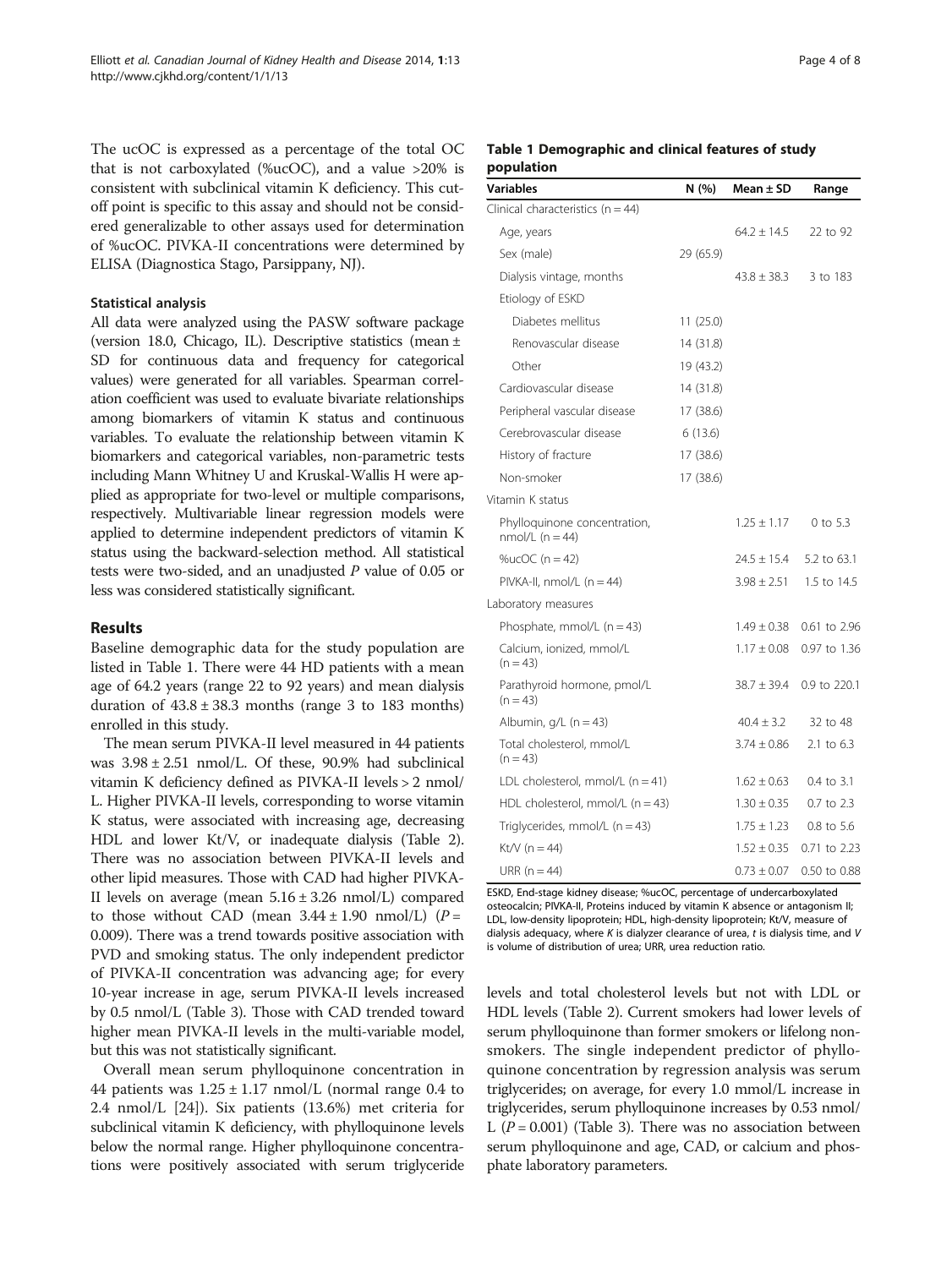| Variables                                                    |           | Phylloquinone   |                  | %ucOC           |                  | PIVKA-II        |                  |
|--------------------------------------------------------------|-----------|-----------------|------------------|-----------------|------------------|-----------------|------------------|
|                                                              |           | r               | p                | $\pmb{r}$       | $\boldsymbol{p}$ | $\mathbf{r}$    | p                |
| Demographic variables                                        |           |                 |                  |                 |                  |                 |                  |
| Age, years                                                   |           | 0.108           | 0.49             | 0.063           | 0.69             | 0.37            | 0.015            |
| Dialysis vintage, months                                     |           | $-0.25$         | 0.11             | 0.06            | 0.72             | $-0.04$         | 0.82             |
|                                                              |           | $Mean \pm SD$   | $\boldsymbol{p}$ | $Mean \pm SD$   | $\boldsymbol{p}$ | $Mean \pm SD$   | $\boldsymbol{p}$ |
| Sex                                                          |           |                 |                  |                 |                  |                 |                  |
| Male                                                         |           | $1.27 \pm 1.23$ | 0.91             | $25.4 \pm 16.6$ | 0.87             | $3.93 \pm 2.47$ | 0.98             |
| Female                                                       |           | $1.21 \pm 1.08$ |                  | $22.9 \pm 13.4$ |                  | $4.09 \pm 2.66$ |                  |
| Etiology of ESKD                                             |           |                 |                  |                 |                  |                 |                  |
| Diabetes mellitus                                            |           | $1.13 \pm 0.99$ |                  | $23.9 \pm 16.8$ |                  | $4.11 \pm 1.98$ |                  |
| Renovascular disease                                         |           | $1.33 \pm 1.34$ | 0.98             | $25.5 \pm 15.0$ | 0.93             | $4.48 \pm 3.10$ | 0.22             |
| Other                                                        |           | $1.25 \pm 1.19$ |                  | $24.3 \pm 15.7$ |                  | $3.55 \pm 2.35$ |                  |
| Cardiovascular disease                                       | Yes       | $1.15 + 1.01$   | 0.72             | $19.8 \pm 13.7$ | 0.12             | $5.16 \pm 3.26$ | 0.009            |
|                                                              | <b>No</b> | $1.29 \pm 1.25$ |                  | $26.9 \pm 15.9$ |                  | $3.44 \pm 1.90$ |                  |
| Peripheral vascular disease                                  | Yes       | $1.25 \pm 1.36$ |                  | $23.2 \pm 15.0$ | 0.53             | $4.61 \pm 2.73$ | 0.08             |
|                                                              | <b>No</b> | $1.24 \pm 1.06$ | 0.52             | $25.4 \pm 15.9$ |                  | $3.59 \pm 2.33$ |                  |
| Cerebrovascular disease                                      | Yes       | $1.15 \pm 1.15$ | 0.84             | $16.0 \pm 14.2$ | 0.048            | $5.20 \pm 3.93$ | 0.58             |
|                                                              | No        | $1.26 \pm 1.19$ |                  | $26.0 \pm 15.3$ |                  | $3.79 \pm 2.22$ |                  |
| History of fracture                                          | Yes       | $0.94 \pm 0.85$ | 0.20             | $19.6 \pm 14.8$ | 0.035            | $4.08 \pm 2.87$ | 0.55             |
|                                                              | <b>No</b> | $1.44 \pm 1.31$ |                  | $27.9 \pm 15.1$ |                  | $3.93 \pm 2.31$ |                  |
| Smoking status                                               | Current   | $0.55 \pm 0.45$ |                  | $29.6 \pm 20.0$ |                  | $3.74 \pm 1.08$ |                  |
|                                                              | Former    | $1.65 \pm 1.47$ | 0.043            | $24.2 \pm 13.4$ | 0.55             | $4.44 \pm 2.51$ | 0.09             |
|                                                              | Never     | $1.12 \pm 0.84$ |                  | $22.4 \pm 15.4$ |                  | $3.59 \pm 2.98$ |                  |
|                                                              |           | r               | p                | $\pmb{r}$       | р                | r               | p                |
| Laboratory variables                                         |           |                 |                  |                 |                  |                 |                  |
| Phosphate, mmol/L                                            |           | $-0.05$         | 0.77             | 0.30            | 0.06             | 0.15            | 0.35             |
| Calcium, ionized, mmol/L                                     |           | 0.15            | 0.33             | 0.22            | 0.18             | 0.08            | 0.63             |
| Calcium-phosphate product, mmol <sup>2</sup> /L <sup>2</sup> |           | 0.06            | 0.69             | 0.40            | 0.009            | 0.20            | 0.19             |
| PTH, pmol/L                                                  |           | 0.05            | 0.76             | $-0.26$         | 0.10             | $-0.05$         | 0.74             |
| Albumin, g/L                                                 |           | $-0.003$        | 0.99             | $-0.07$         | 0.66             | $-0.07$         | 0.65             |
| Total cholesterol, mmol/L                                    |           | 0.43            | 0.004            | 0.14            | 0.39             | 0.14            | 0.37             |
| LDL cholesterol, mmol/L                                      |           | 0.17            | 0.30             | 0.22            | 0.18             | 0.21            | 0.19             |
| HDL cholesterol, mmol/L                                      |           | $-0.04$         | 0.82             | 0.26            | 0.10             | $-0.31$         | 0.046            |
| Triglycerides, mmol/L                                        |           | 0.45            | 0.002            | $-0.13$         | 0.42             | 0.19            | 0.22             |
| Kt/V                                                         |           | 0.11            | 0.48             | 0.15            | 0.35             | $-0.33$         | 0.027            |
| URR                                                          |           | 0.04            | 0.80             | 0.05            | 0.73             | $-0.06$         | 0.68             |

#### <span id="page-4-0"></span>Table 2 Cross-sectional correlations among measures of vitamin K status, demographic and biochemical variables

ESKD, End-stage kidney disease; PTH, Parathyroid hormone; LDL, Low-density lipoprotein; HDL, High-density lipoprotein; Kt/V, measure of dialysis adequacy; URR, urea reduction ratio.

Mean %ucOC in 42 patients was 24.5 ± 15.4%. Subclinical vitamin K deficiency criteria defined as >20% ucOC was met in 21 patients (51%). Higher %ucOC (and, therefore, poorer vitamin K status) was associated with a higher calcium-phosphate product (Table 2). Prior cerebrovascular events and a history of fractures were negatively associated with %ucOC. Higher levels of %ucOC were independently associated with increasing serum phosphate and lower serum PTH levels (Table [3\)](#page-5-0). There was no association between %ucOC and age, sex, dialysis adequacy, or smoking status.

There was no association between any one biomarker of vitamin K status with the other measures of vitamin K status (Table [4](#page-5-0)). There were no significant associations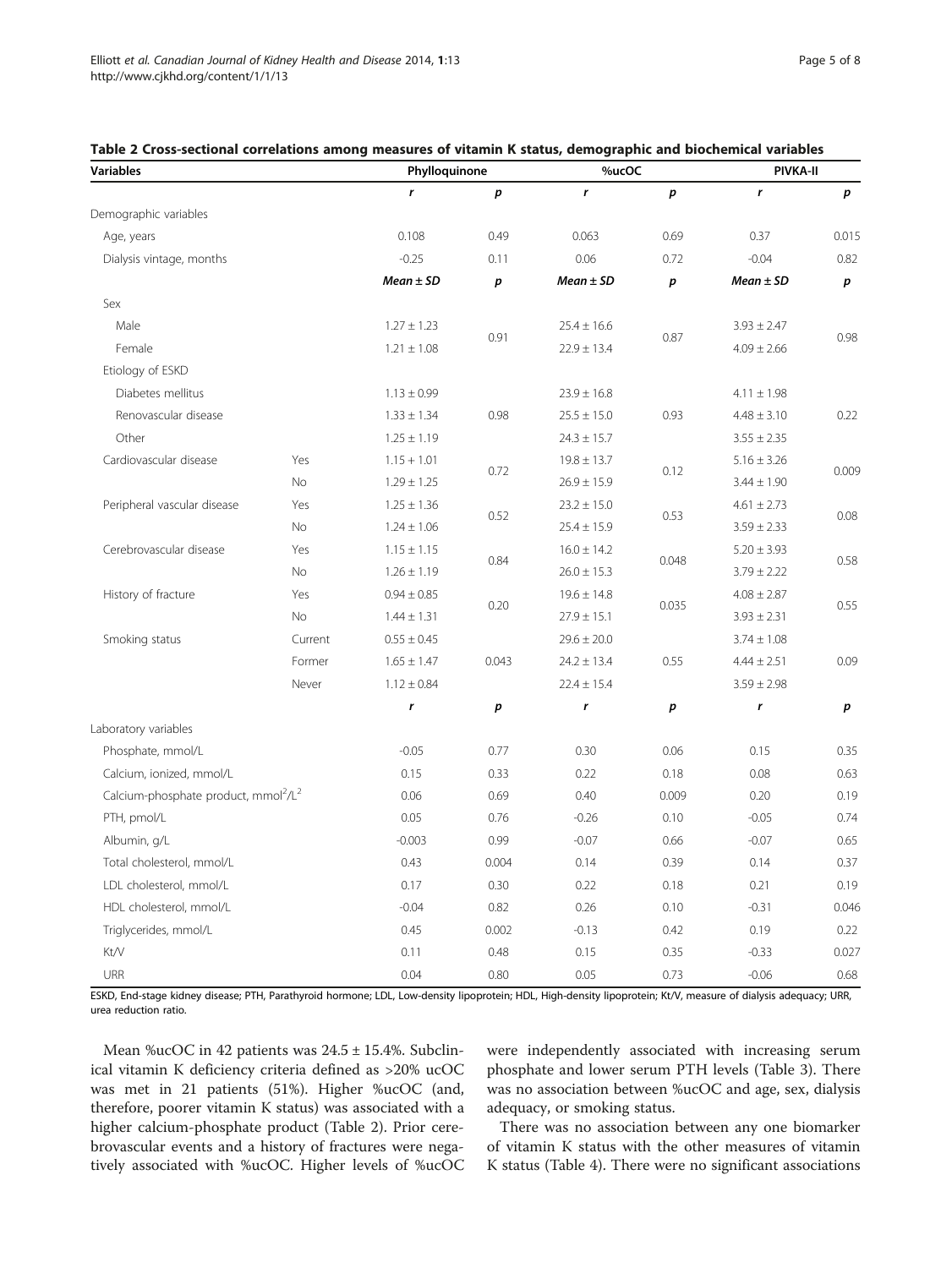#### <span id="page-5-0"></span>Table 3 Multivariable linear regression models for significant predictors of phylloquinone, %ucOC and PIVKA-II

|                                            | $\beta$ Coefficient | 95% Confidence<br>interval | р     |
|--------------------------------------------|---------------------|----------------------------|-------|
| Phylloquinone ( $R^2$ = 0.275,<br>$n = 42$ |                     |                            |       |
| Triglycerides                              | 0.54                | 0.25 to 0.84               | 0.001 |
| Total cholesterol                          | $-0.036$            | $-0.46$ to $0.39$          | 0.87  |
| %ucOC ( $R^2 = 0.14$ , n = 41)             |                     |                            |       |
| Phosphate                                  | 14.80               | 1.71 to 29.13              | 0.028 |
| PTH                                        | $-0.14$             | $-0.26$ to $-0.02$         | 0.028 |
| Coronary artery disease                    | $-9.14$             | $-18.73$ to 0.46           | 0.061 |
| PIVKA-II ( $R^2$ = 0.16, n = 43)           |                     |                            |       |
| Age, years                                 | 0.05                | $0.01$ to $0.10$           | 0.033 |
| Coronary artery disease                    | 1.40                | $-0.14$ to 2.93            | 0.07  |

PTH, parathyroid hormone; %ucOC, percentage of uncarboyxlated osteocalcin; PIVKA-II, proteins induced by vitamin K absence or antagonism.

between any of the biomarkers of vitamin K status and sex, etiology of ESKD, dialysis vintage, or serum albumin (Table [2\)](#page-4-0).

#### **Discussion**

The present study confirms previous reports that a suboptimal vitamin K status is prevalent in patients with ESKD [[10](#page-7-0),[17,25-27\]](#page-7-0). Based on ranges determined in healthy adults, over 90% of these HD patients had increased PIVKA-II levels, confirming that a high prevalence of subclinical vitamin K deficiency exists in this population, particularly in older patients. Although clinical outcome studies are lacking, PIVKA-II may be a good biomarker of vitamin K status in this particular population as its measurement is not influenced by kidney function [[19](#page-7-0)], and it has been demonstrated to respond in a dose- and time-dependent manner to vitamin K2 supplementation in hemodialysis patients [\[20\]](#page-7-0). We found no associations between phylloquinone levels and the two estimates of functional vitamin K status in this study, which may reflect dysregulation in metabolism that is associated with uremia and directly impacts vitamin K biomarkers.

The results of this small study support those of a recent trial examining the effect of oral vitamin  $K_2$ 

Table 4 Cross-sectional associations between biomarkers of vitamin K status

| <b>Variables</b> | Phylloquinone |      | %ucOC |      | <b>PIVKA-II</b> |      |
|------------------|---------------|------|-------|------|-----------------|------|
|                  |               | p    |       | р    |                 |      |
| Phylloquinone    |               |      | 0.09  | 0.58 | $-0.18$         | 0.25 |
| %ucOC            | 0.09          | 0.58 |       |      | 0.08            | 0.62 |
| PIVKA-II         | $-0.18$       | 0.25 | 0.08  | 0.62 |                 |      |

%ucOC, percentage undercarboxylated osteocalcin; PIVKA-II, Protein induced by vitamin K absence or antagonism II.

supplementation on biomarkers of functional vitamin K status in a cohort of 53 hemodialysis patients [\[20](#page-7-0)]. In this trial, the mean PIVKA-II level at baseline prior to supplementation was 5.6 ng/mL (reference  $<$  2 ng/mL), with 49 of 50 patients having levels above the cited reference range. Similarly, baseline levels of uncarboxylated osteocalcin and dephosphorylated-uncarboxylated MGP were 8.4-fold and 4.5-fold higher than population-matched controls, respectively. There was a significant dose- and time-dependent improvement in functional vitamin K indices over the 6-week supplementation period, with subsequent rebound in dephosphorylated-uncarboxylated MGP levels following cessation of therapy [\[20\]](#page-7-0). This study suggests hemodialysis patients respond to vitamin  $K_2$  supplementation in terms of favorable biomarker responses. However, trials and large longitudinal studies linking vitamin K supplementation to clinical outcomes are currently needed to clarify the role of the various biomarkers of vitamin K deficiency. Functional vitamin K deficiency as measured by levels of dephosphorylated-uncarboxylated MGP (dp-ucMGP) has been associated with increased all-cause and cardiovascular mortality risk in dialysis patients [\[10](#page-7-0)]. However, the dp-ucMGP fraction is responsive to vitamin K supplementation. The physiology and biochemistry of MGP will only be clarified by longitudinal analysis of vitamin K biomarkers in population studies.

In our study, the mean PIVKA-II concentration was  $3.98 \pm 2.51$  nmol/L and, similar to the Westenfeld study [[20\]](#page-7-0), the overwhelming majority of patients (91%) met criteria for sub-clinical vitamin K deficiency. In our study, higher concentrations of PIVKA-II were associated with advancing age, the presence of cardiovascular and peripheral vascular disease and poorer dialysis adequacy; however in the multivariable model only age remained significant. By way of comparison, PIVKA-II levels were measured using identical techniques and in the same laboratory as this study in two previous reports. In a cohort of 416 community-dwelling elderly subjects, the mean (SD) of PIVKA-II at baseline was lower at 2.43 (0.06) nmol/L [\[28](#page-7-0)]. A second study assessed PIVKA-II concentrations in younger patients with rheumatoid arthritis prior to supplementation with vitamin E. The mean (SD) of PIVKA-II at baseline in this younger group was 1.7 (1.7) nmol/L [\[29](#page-7-0)].

Phylloquinone concentrations are believed to reflect tissue levels and are influenced by dietary intake. Based on ranges determined in healthy adults, we previously demonstrated in a larger cohort of HD patients that 29% had very low (<0.4 nM/L) circulating concentrations of phylloquinone [\[25\]](#page-7-0). In this smaller cohort, only 13.6% had very low levels, and the reasons for this difference are unknown but may reflect differences in vitamin K intake between the two cohorts, which were not captured. Similar to our previous study, there was a strong independent relationship between phylloquinone and triglyceride levels. Studies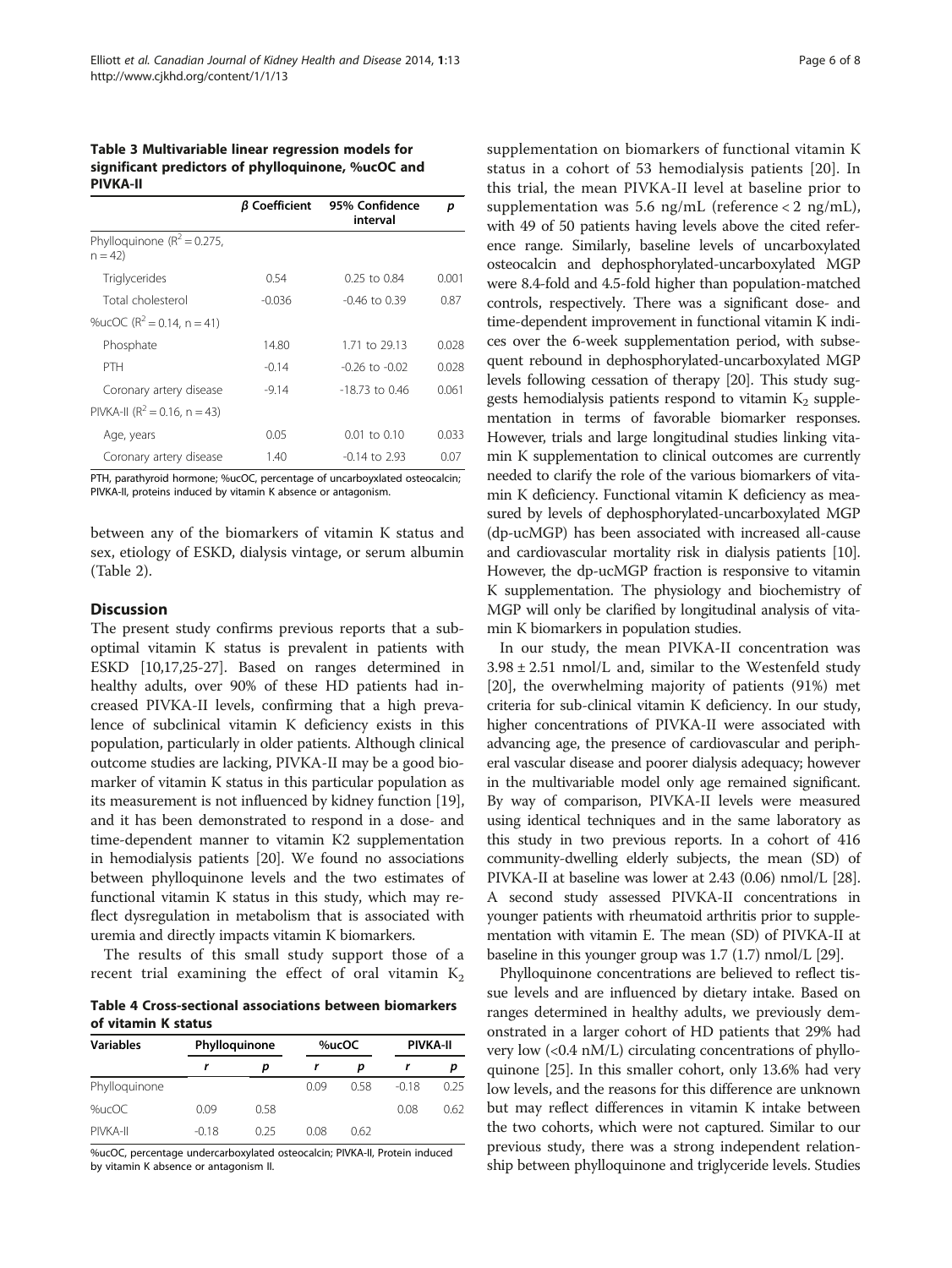have shown that circulating phylloquinone is transported primarily by triacylglycerol-rich lipoproteins (including chylomicron remnants and very low density lipoproteins) following absorption, while little is carried by low-density or high-density lipoprotein fractions [\[30\]](#page-7-0). ESKD is associated with defects in reverse cholesterol transport and is typically characterized by elevated triglycerides and low HDL-cholesterol. Therefore, interpretation of circulating phylloquinone level as a biomarker of vitamin K status directly related to dietary intake in patients with ESKD is uncertain. However, in a cross-sectional study of prevalent HD patients, lower circulating levels of phylloquinone were the strongest predictor for the presence of a vertebral fracture, suggesting that phylloquinone level is relevant to bone health in this population [\[31](#page-7-0)].

Sixty percent of subjects had elevated concentrations of %ucOC and therefore met the criteria for sub-clinical vitamin K deficiency as it is defined in the general population. This is significantly greater than the mean %ucOC in the Framingham Offspring Study population (16.1% in males and 23.5% in post-menopausal women), in which the assessment of %ucOC was performed in the same laboratory. Total OC levels are significantly increased in patients with ESKD due to a combination of bone resorption and retention, but it is unknown if the γ-carboxylated fraction in circulation reflects vitamin K status in bone. Similar to our previous studies, we found strong association between %ucOC and parameters of mineral metabolism (i.e. elevated calcium-phosphorus product).

We found no associations between phylloquinone levels and the two estimates of functional vitamin K status in this study. In addition, our group and others have not demonstrated an association between phylloquinone and %ucOC in larger cohorts of patients with CKD [[17,25](#page-7-0)-[27](#page-7-0)]. In contrast, longitudinal studies of vitamin K status performed in the general community-dwelling population generally report significant negative correlations between phylloquinone levels and both functional estimates of vitamin K status in liver (PIVKA-II) and bone (%ucOC). This discrepancy may reflect the cross-sectional nature of this small study, or alternatively it may highlight the limitations of using these biomarkers of vitamin K status in patients with ESKD in whom metabolic dysregulation can directly impact their estimates. In addition, the correlates of poor vitamin K status were different depending on the biomarker considered.

Vitamin K deficiency in the ESKD population likely relates, in part, to overall low caloric intake or dietary patterns that preclude the intake of vitamin K-rich foods. This was confirmed in a recent study of 40 hemodialysis patients that involved a 4-day food record [[32](#page-7-0)]. The vitamin K1 was low in these patients (median 140 ug/day) compared to intakes reported in a reference population of healthy adults (median 200 ug/day). Although the daily Adequate Intake (AI) of vitamin K for adult men and women is 90 and 120 ug, respectively [\[33\]](#page-7-0), this is the amount considered sufficient to prevent frank vitamin K deficiency and coagulopathy but may be inadequate for complete extra-hepatic VKDP carboxylation [\[12,34](#page-7-0)]. In the ESKD population, a state of subclinical vitamin K deficiency resulting from prolonged nutritional deficiency may further accelerate their risk of VC and cardiovascular morbidity.

The small sample size and broad range in dialysis vintage observed in this cohort limit the conclusions that may be drawn. However, the results of this study support previous work that indicates there is a very high prevalence of subclinical vitamin K deficiency in the ESKD population. These patients therefore may be at risk for any biological consequences of vitamin K deficiency. There is an emerging role for vitamin K in oxidative stress reduction and a growing body of literature links poor vitamin K status with arterial calcification [\[35,36](#page-7-0)]. One recent report in dialysis patients has linked the presence of dephosphorylated-uncarboxylated MGP in the circulation to calcification outcomes in patients with ESKD; however, no other biomarker of vitamin K status was simultaneously assessed in this study [[36\]](#page-7-0).

#### Conclusions

In this study, we found that a significant proportion of HD patients met criteria for subclinical vitamin K deficiency. Of the biomarkers measured, PIVKA-II may be superior given its independence of renal function or dyslipidemia, both of which may confound the other vitamin K biomarkers. Studies in patients with ESKD linking biomarkers of vitamin K status to important patient outcomes, including cardiovascular disease, nutritional status and mortality, are required in order to determine the optimal biomarker for evaluating vitamin K status in this particular population.

#### Competing interests

RMH has received funding support from Amgen for unrelated studies. For the remaining authors, no competing interests were declared.

#### Authors' contributions

ME and RH contributed to conception and design of the study, and coordinated patient enrollment and data collection. SB performed the laboratory assays of vitamin K biomarkers. WH participated in the study design and performed the statistical analysis. ME and RH drafted the manuscript, and all authors revised and approved the final manuscript.

#### Acknowledgements

This research was based upon work supported by the Clinical Teachers Association of Queen's University and by the Agricultural Research Service, US Department of Agriculture (Cooperative agreement 58-1950-7-707). The authors gratefully acknowledge the assistance of Francis MacLeod, James Peterson, and Lisa Bartsch. Any opinions, findings, conclusions, or recommendations expressed in this publication are those of the authors and do not necessarily reflect the views of the US Department of Agriculture.

#### Source of support

The Clinical Teachers Association of Queen's University, The Kidney Foundation of Canada, and The Agricultural Research Service, US Department of Agriculture (Cooperative agreement 58-1950-7-707). Any opinions, findings,